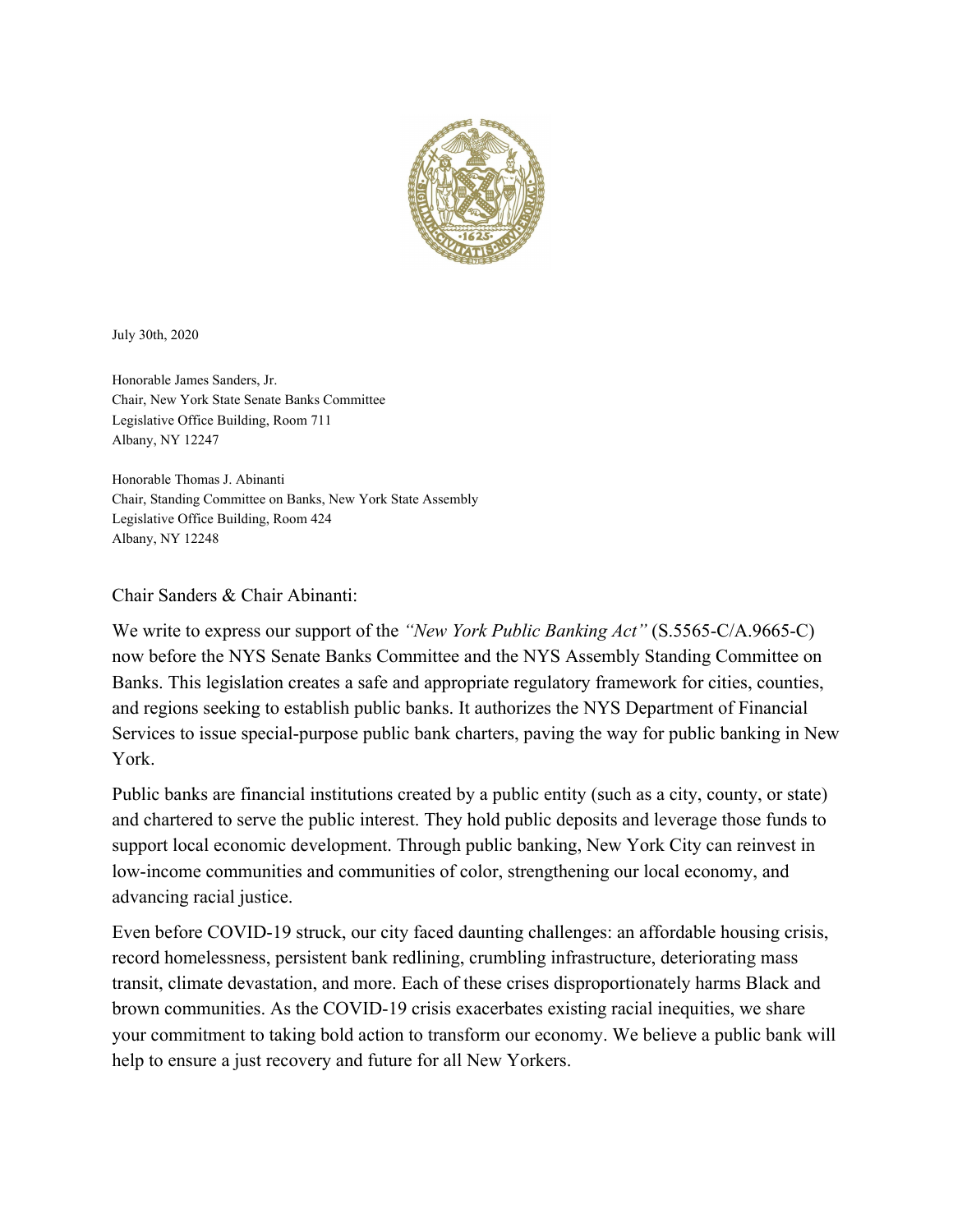A municipal public bank would democratize public finance and investment, leveraging billions of public dollars to support municipal and community-led economic development initiatives across New York City. For example, a public bank would:

- Partner with community development financial institutions, expanding access to **affordable financial services** in historically-redlined neighborhoods of color and immigrant neighborhoods.
- Deliver critical support to ventures that lack access to fair and affordable financing, such as community-controlled **renewable energy** projects and **small and cooperatively-owned businesses**, including MWBEs.
- Support limited-equity co-ops (HDFCs), community land trusts, and other non-speculative, deeply **affordable housing**.
- Channel capital to communities not served by our current financial system, promoting equity and **responsible lending**.

Under current state law, localities seeking to establish public banks must apply for a commercial bank charter. This forces local governments to retrofit their public bank business models into a regulatory system that was designed for private, for-profit enterprises. Passing the "New York Public Banking Act" this session will make it easier for cities like ours to establish public banks.

As we continue to work together to address structural barriers that block low-income New Yorkers, immigrants, and New Yorkers of color from mainstream banking, public banks will need to be a major part of the solution.

Thank you for your time and attention.

Sincerely,

Mark Luni

Mark Levine Council Member 7th District, Manhattan

Laune A. Cumbo

Laurie Cumbo Council Member 35th District, Brooklyn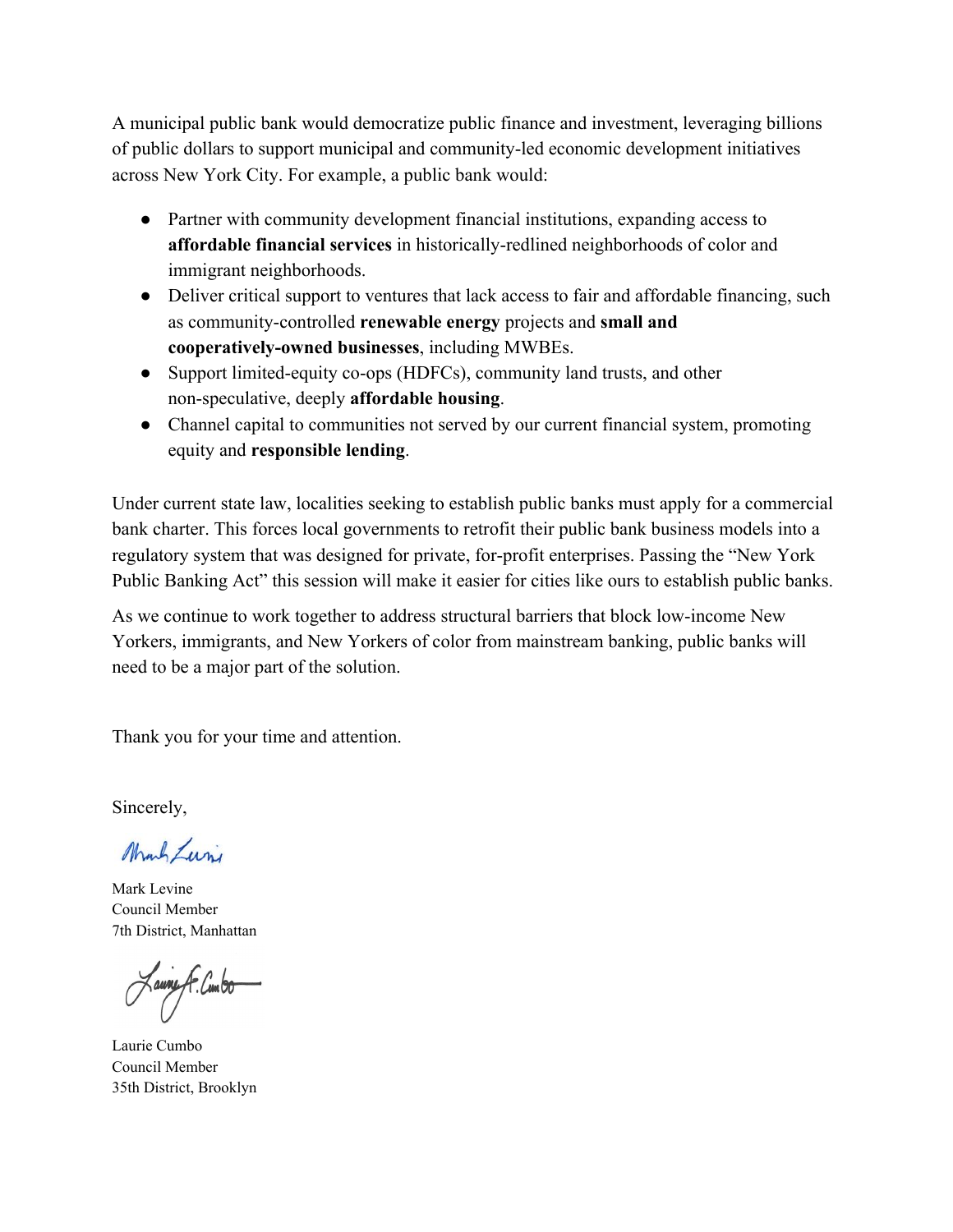Robert Cornegey, Jr. Council Member 36th District, Brooklyn

Stephen 1. Lewi

Stephen Levin Council Member 33rd District, Brooklyn

ania avec

Diana Ayala Council Member 8th District, Manhattan/Bronx

Fanch K

Farah Louis Council Member 45th District, Brooklyn

Helen Rosenthal

Helen Rosenthal Council Member 6th District, Manhattan

Keith Penna

Keith Powers Council Member 4th District, Manhattan

 $\frac{1}{2}$ 

Antonio Reynoso Council Member 34th District, Brooklyn/Queens

Adrience Alima

Adrienne E. Adams Council Member 28th District, Queens